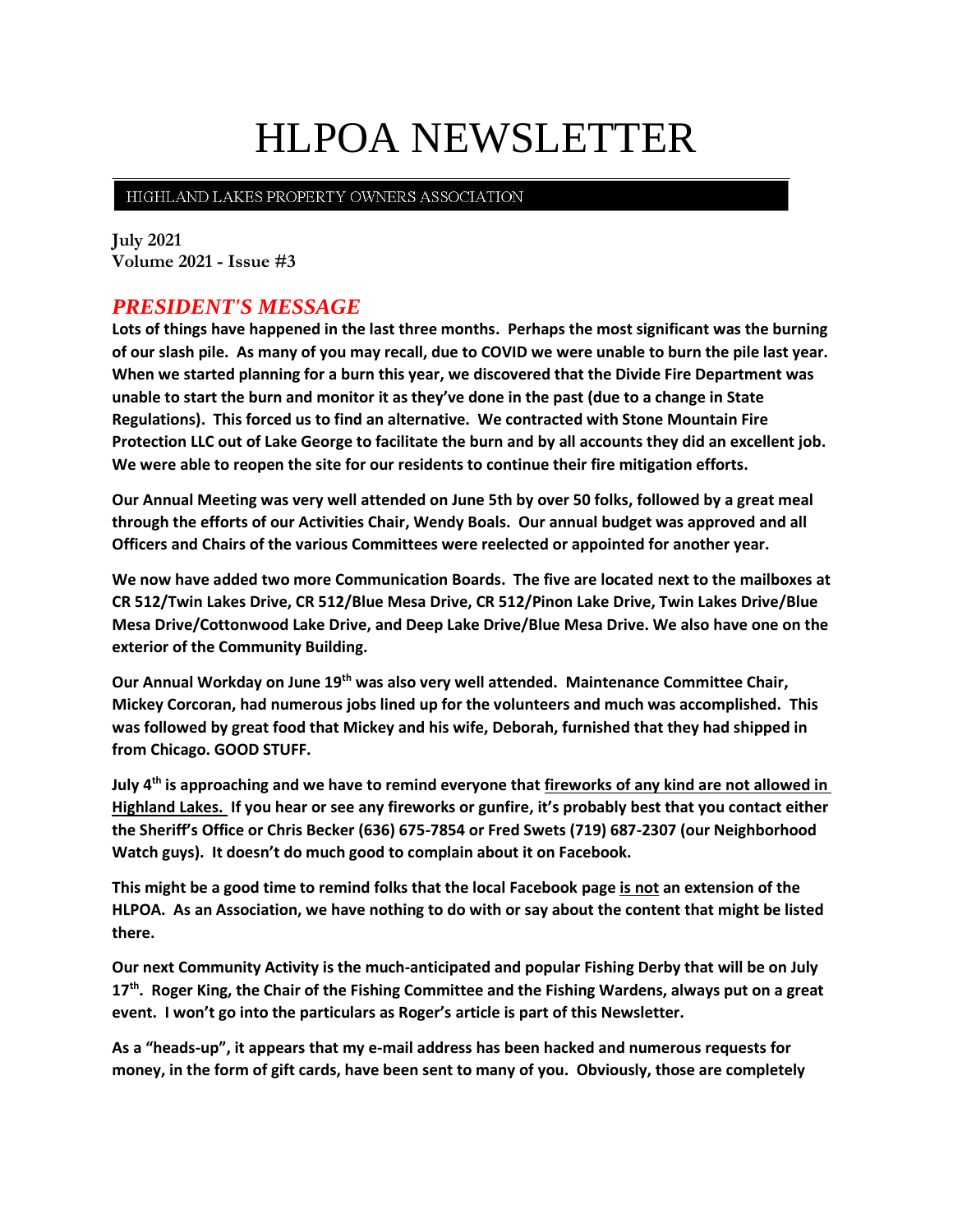**bogus.** *I will never and would never, request money or any other form of compensation from any one of you or resident of our community. Guaranteed!* **Please ignore any requests of this nature.**

**Smile Time: You know when you're getting old when you get that one candle on the cake. It's like "See if you can blow this out" – Jerry Seinfeld**

**Thought for the day: Anything is possible when you have the right people there to support you. – Misty Copeland – American Ballet Dancer**

**Hope to see you soon.**

**Paul Stecklein President, HLPOA epstecklein@aol.com***,* **687-2234**

# **Committee Reports and Information**

**Activities Committee:** I hope you are all enjoying your hot summer so far! Don't forget to keep cool, drink lots of water, and have a Happy  $4<sup>th</sup>$  of July. I will be organizing a monthly Activities Calendar each month – so print it out from the newsletter or be sure to look at the Communications Boards around the neighborhood. And on special occasions, I will post events on Facebook. Listed on the calendar at the end of the Newsletter are the on-going activities we have been doing each month for quite some time.

Yoga is with Elizabeth Reed who does an excellent job getting us into shape. In the summer we meet at the gazebo from 10:15 – 11:15am. Please bring your mats, water, sunscreen, and a hat since the sun can be intense. Plus, it is simply gorgeous overlooking Elk Lake.

Line Dancing is held on Mondays starting at 11:00am at the community building with Jo Ann Morgan. Come on out and have a boot-scooting good time!

Did you know that Pickleball is the number one new activity in the United States right now? Come on out every Wednesday at the playground from 9:00 – 11:00am to learn how to play or just enjoy playing with others. If you have any questions about Pickleball, please contact Sue Morford or Rick and Jo Ann Morgan.

Book Club this month will meet on Thursday, July 22<sup>nd</sup> at 4:00pm at Sharry Whitney's home. Please call Linda Becker with questions at 636-579-0942.

# **Wendy Boals, 719-686-6971, [wendyboals@yahoo.com](mailto:wendyboals@yahoo.com)**

**Architectural Control Committee:** Sam here -- back from 10 days in Amarillo. I have been spending the last week of each month in Amarillo with our 96-year-old Dad. I will have my cell phone with me while I am gone and can receive emails on it, so if you need to send me a project information request, I will respond ASAP.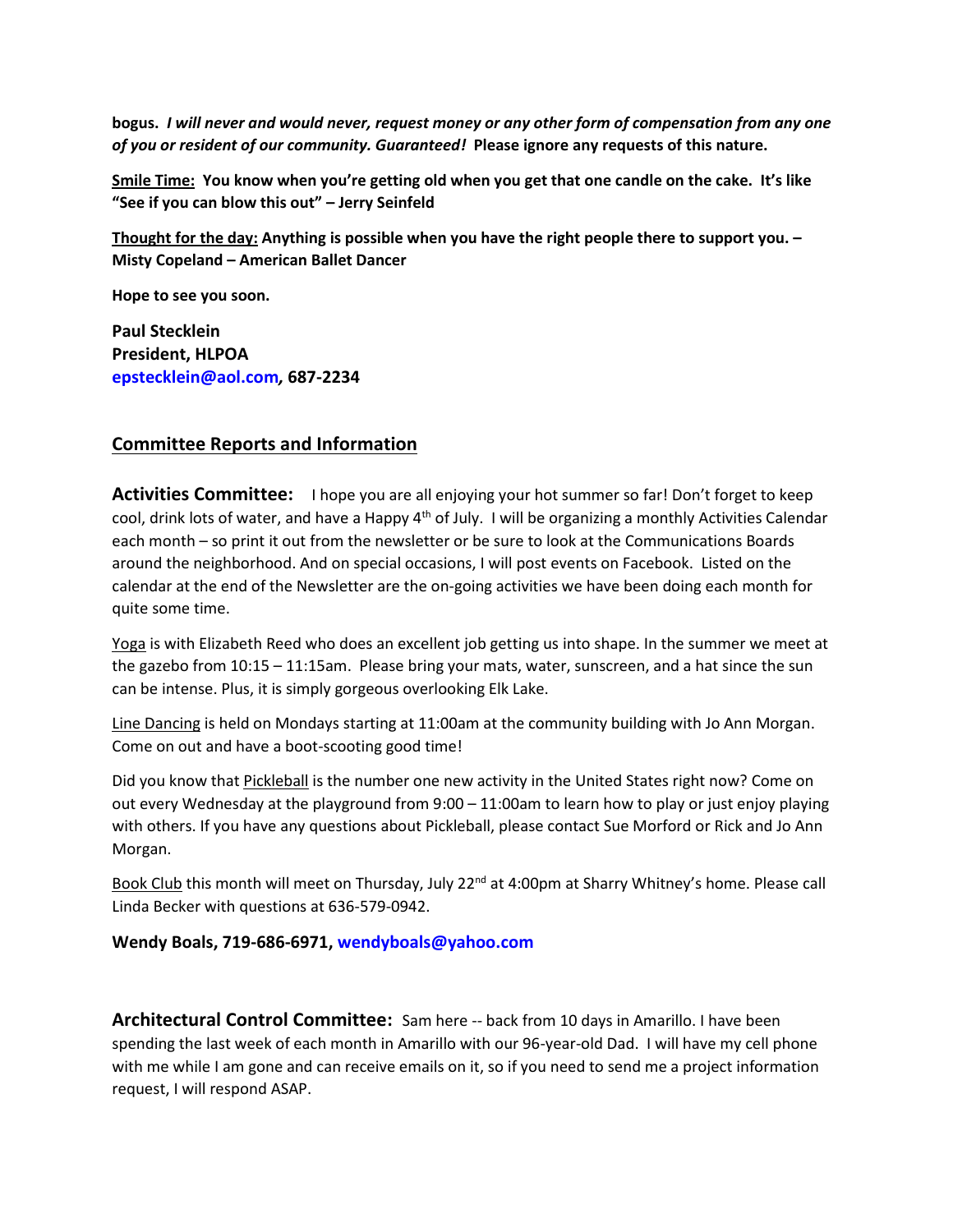#### NOW let's talk about ACC projects:

Please be aware of the ACC rules located on the HLPOA.NET website, under rules, construction. The ACC Form (HLPOA ACC Construction Approval Checklist) for projects is posted on the first page under RECENT UPDATES. These rules are in place to maintain our community at the highest standards. Please remember that our rules require that colors (painting, siding or roofs) should be approved and they should be EARTHTONE (browns, greens, grey, tan -- not white or lime green). Think of the colors in the forest (NOT the flowers, LOL) -- trees grasses, tree bark, earth. If you are building, your design should to be similar to a mountain cabin design with a roof pitch of 6 to 12. Please remember that we are living in a Covenanted Homeowners Association Community and the rules we have apply to you and everyone else who lives here. By joining the HLPOA and following the rules, you enjoy a NICE (not trashy looking) neighborhood. This keeps your property values high. We take pride in ourselves that we have a clean, neat, BEAUTIFUL community that everyone enjoys as we drive through the neighborhood. You benefit from all the extras -- fishing, recreation center, slash pile site, voice in operation of our community -- not to mention ALL the great fellowship from your friends and neighbors in HLPOA. Now that summer is here, many have sent requests in for your DIY (Do It Yourself) projects. Let's get those requests in while we have the time and weather to complete them and then enjoy relaxing time fishing, hiking and enjoying the crisp, clean mountain air and scenery.

We have all just experienced very trying times with the Covid-19 pandemic. We hope all are well and made it safely through the last 18 months with little or no illness. THANK YOU to everyone this last year for contacting your Architectural Control Committee for all your projects. Please forward all your planned projects with designs and plans to me so we can get committee approval as soon as possible at [Sambo49@outlook.com.](mailto:Sambo49@outlook.com) Please remember -- all new projects, such as storage sheds, garages, additions that are over 200 square feet REQUIRE a Teller County building permit. A copy of the building permit needs to be sent to the ACC as soon as possible. If you are repainting or reroofing or putting on new siding, please send paint colors to the ACC for approval. No Quonset hut designs or metal barn siding are allowed. We have over 360 homes in our community. May 2021 be happy and prosperous new year. **Sam Baucom, ACC chairman, 719-687-8581[, Sambo49@outlook.com](mailto:Sambo49@outlook.com)**

**FireWise Committee:** We hope that we will soon be able to meet at the Community Building with some local experts who can answer your questions and give you some pointers. One of the subjects will be to provide you with information regarding another way out of the community in the unlikely event the main entrance/exit is closed. You will be directed by TCSD or Divide Fire through and over private property. Because the road is narrow, large trailers and RV type vehicles may not be permitted.

We hope you are planning to do some mitigation work on your property this year. If you do, please provide me with a description of the project, number of workers, hours worked for each, any expenses incurred. If you hired someone, give me the company name or individual name and any costs incurred. This will help us maintain our FireWise certification. The FireWise organization is a multi-agency program that encourages the development of defensible space and the prevention of catastrophic wildfires. It is a community fire prevention partnership. Highland Lakes is a participating member of the organization.

There are several resources available to help you with planning. One that I like is the following from RSG – Ready, Set, Go Action Guide. **[https://www.iafc.org/topics-and-tools/resources/resource/rsg-action-](https://www.iafc.org/topics-and-tools/resources/resource/rsg-action-guide)**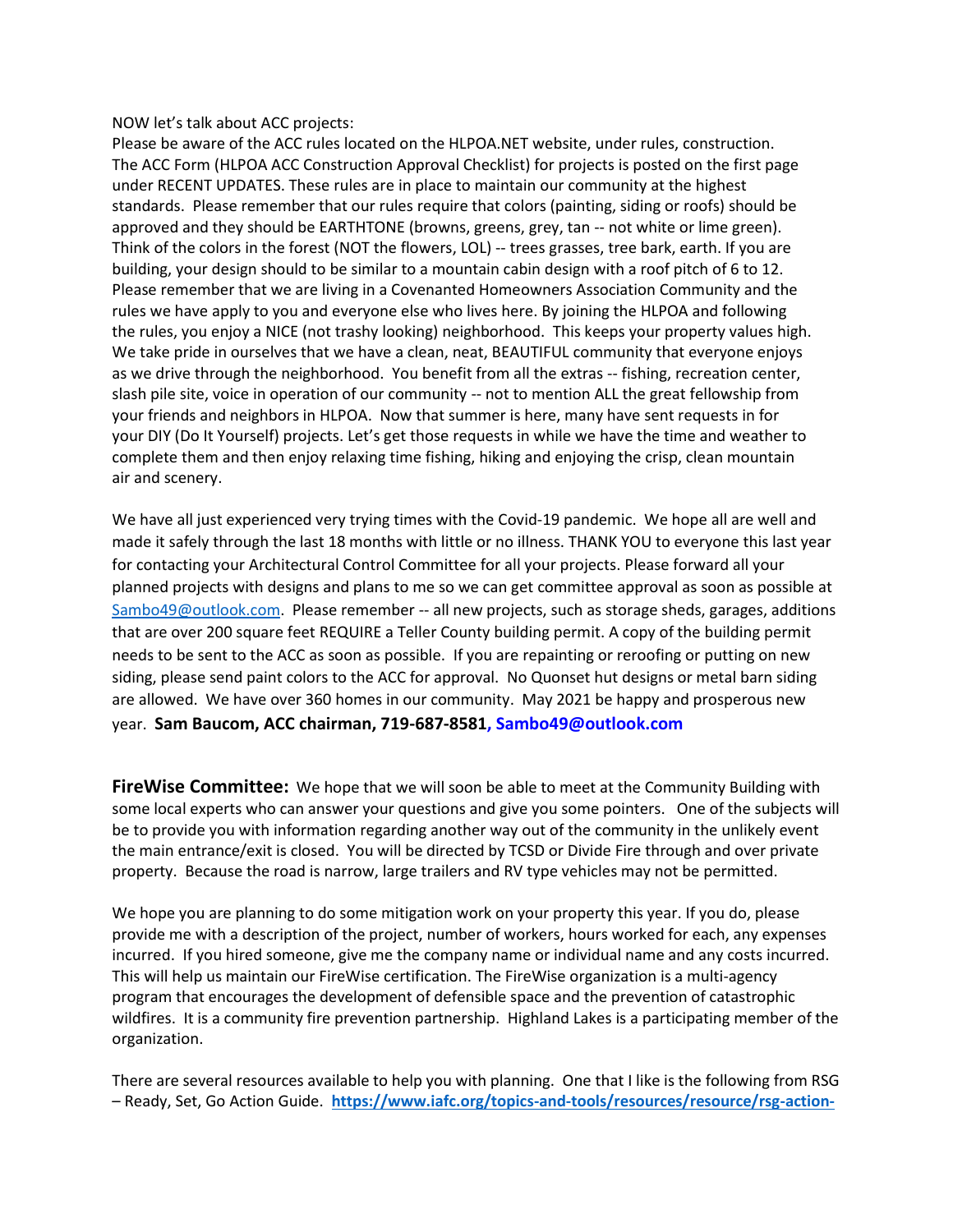**[guide](https://www.iafc.org/topics-and-tools/resources/resource/rsg-action-guide)** You may also want to visit the Colorado State Forest Service office in Woodland Park. They have lots of educational materials and are available to answer your questions or you can visit **https://csfs.colostate.edu/wildfire-mitigation/**

Finally, the slash area behind the Community Building is now open. Contact me or call one of the numbers on the gate to get the combination. Please visit HLPOA.net and read the slash rules. While you are there, look at the Community Wildfire Protection Plan. For more information, contact **Garry Cote, [sgcote@aol.com,](file:///C:/Users/Sue/Desktop/HLWD/HLPOA/POA%20Newsletter/sgcote@aol.com) 687-0338**. We hope you have a happy, safe and FireWise New Year!

**Fishing Committee:** I hope you have been catching some nice fish in the last few weeks. Our first stocking included bigger-than-usual trout. We also purchased 132 grass carp to help with weed control and we did weed eradication in Ponds 1, 3 and 5. Our next fish stocking is coming up soon (before the Fishing Derby). The cost of stocking fish continues to go up. We pay over \$7 a pound for catchable trout and over \$8 a pound for big ones. This is why it is so important that you make sure that the guest permits you buy are used occasionally, and not weekly or daily. Our goal is to make sure that we can provide a fun and successful fishing experience for our residents.

The big news for the Fishing Committee this month is the Fishing Derby. We hope to have a good turnout again this year. We will have prizes for all children, adults, and seniors. Sign-in starts at 6:00am in the Community Building for you early birds, but you can check in and fish at your leisure. Remember that weigh-in ends at 12:00 noon. As in previous years, we will weigh in 2 fish per person and the grand prize goes to the person who catches the biggest fish. Please make sure to have your permit visible. Remember that there is NO fishing in Ponds 1, 5 and 6 as they remain catch and release only. Plan to stay for the potluck - bring your favorite side or dessert and we will provide drinks and the main dish.

I hope you are having a great summer. Happy fishing, **Roger King, Chairman, 687-0104** and the fishing committee.

**Maintenance Committee:** I want to thank everyone very much for their tremendous effort on workday. The turnout was GREAT and everyone did such a fantastic job.

To see everyone working together was great, and we accomplished the following: lawn mowing; weed whacking; picking up trash along the roads; painting at the lakes, HOA building and playground; straightening up inside and outside the HOA building; weeding and planting flowers with new mulch; putting a new roof on the BBQ shed; fixing the flag and sign at our entrance; installing new trail signs and communication boards; clearing slash off of the trails; replacing stairs; and moving materials for future projects. Thanks to the people driving around checking on everyone and handing out water.

The effort and pride put in on workday shows why this is our slice of heaven here in Highland Lakes. Thank you all again very much. **Mickey Corcoran, Chairman**, **453-1246 or cell 224-234-1755**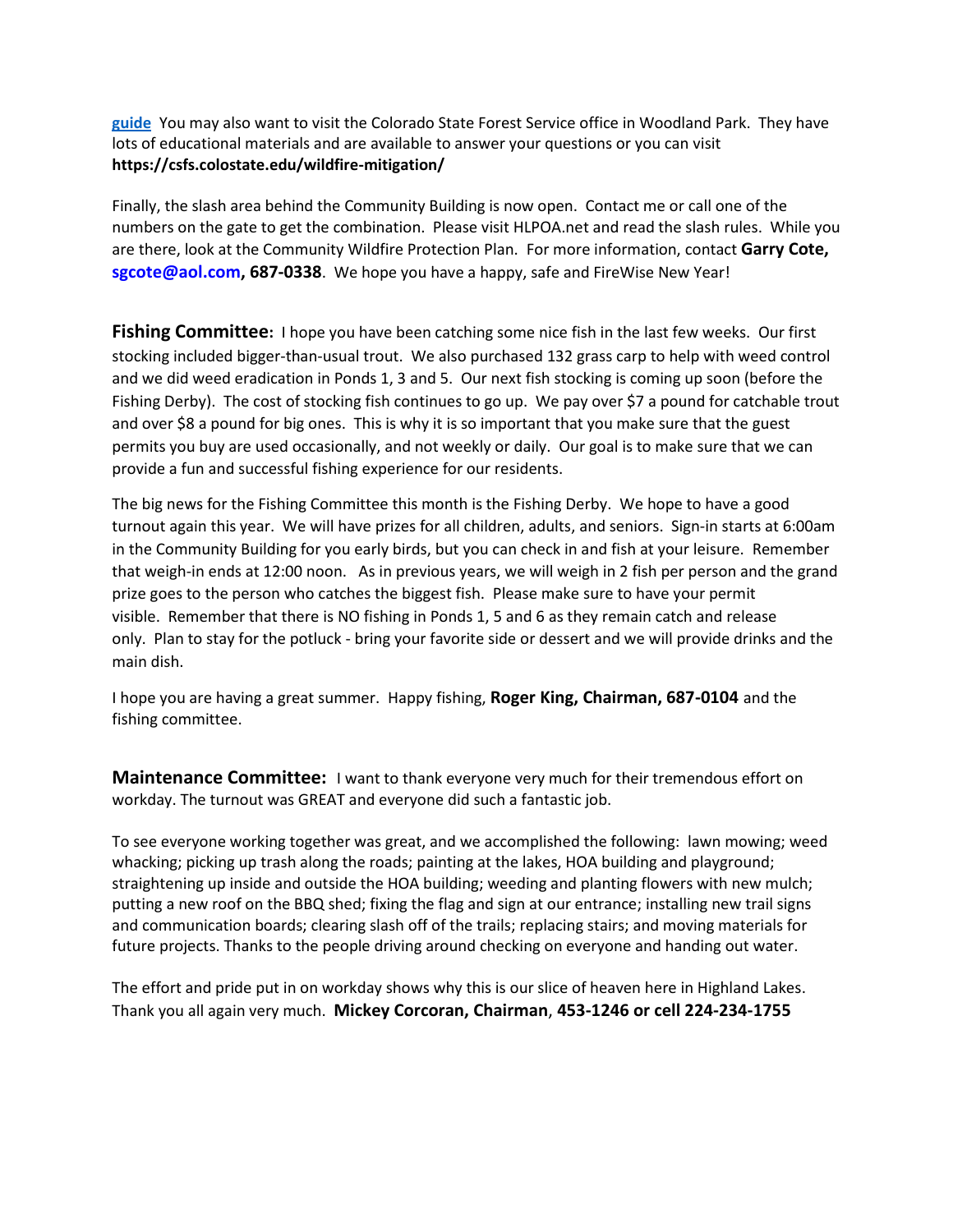**Neighborhood Watch:** Summer is here and neighbors are going on vacation. Let your neighbors know you'll be gone and how to reach you. Let's all watch out for each other and keep this a safe community. Don't let your dogs run free. Fawns are being born and if your dog is seen chasing one or hurts one, you could be fined over \$300 dollars. Remember, we do have leash laws in Teller County.

#### **Should you need help, contact one the following:**

Your Block Captain Fred Swets (719) 687-2307 Chris Becker (636) 675-7854 **or 911 for the Sheriff's Office**

**Trails Committee:** Hi, folks! We are working on improving the trails in Highland Lakes and painting signs. Hope you will enjoy hiking our local trails this summer! **Ben Boals, Chairperson, boals.trucking@gmail.com**

**Welcome Committee:** The next New Residents Meeting will be held on October 2. Stay tuned for more information. Thanks! **Wendy Boals, 719-686-6971, [wendyboals@yahoo.com](mailto:wendyboals@yahoo.com)**

#### **COMMUNITY BUILDING CALENDAR – 2021**

| Weekly:              |                         |                      |
|----------------------|-------------------------|----------------------|
| Monday               | Line Dancing            | 11:00am - 12:00pm    |
| Tuesday and Thursday | Yoga (gazebo in summer) | $10:15$ am - 11:15am |
| Wednesday            | Pickleball              | $9:00$ am - 11:00am  |

# **2021 CALENDAR OF EVENTS & IMPORTANT DATES TO REMEMBER**

| July 17, Saturday    | <b>Fishing Derby</b>         | 6:00am                          |
|----------------------|------------------------------|---------------------------------|
| $\bf{u}$             | Final Weigh-in               | $12:00 \text{pm}$ (noon)        |
| $\bf{u}$             | Potluck/Cook Out             | 12:30pm                         |
| July 22, Thursday    | Book Club                    | 4:00pm (Sharry Whitney's house) |
| October 2, Saturday  | <b>New Residents Meeting</b> | 10:30am                         |
| October 7, Thursday  | Neighborhood Watch Meeting   | 7:00 <sub>pm</sub>              |
| October 30, Saturday | Harvest/Halloween Party      | 12:00 (noon)                    |
| December - TBD       | Christmas Party              |                                 |

The HLPOA Board of Directors Meetings are held the first Wednesday of each month at 7:00pm. The HLPOA Water Board Meetings are held on the third Tuesday of each month at 7:00pm.

All Property Owners are invited to attend.